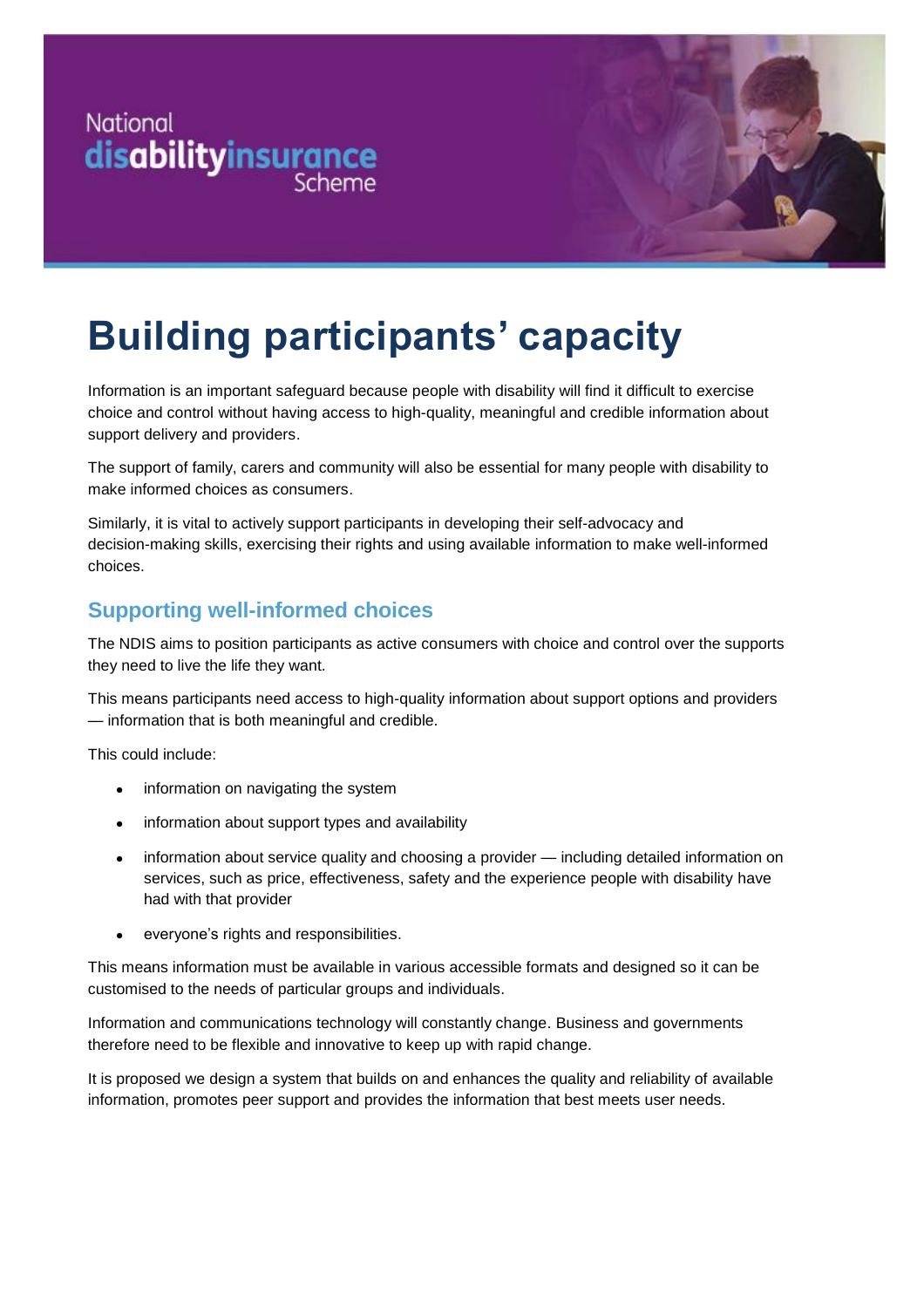## **National disabilityinsurance**

#### **Questions**

- What kind of information would best help participants to select a provider?
- How can we ensure that everyone has access to information about providers of supports in their local area?
- What approaches to delivering information, such as web-based information, peer review sites and consumer expos, might best meet participant information needs?
- What would be the benefits and risks of being able to share information publically, such as through online forums, consumer ratings of providers and other means?

### **Strengthening the support available to people with disability**

People with disability often rely on the support of those they trust, such as families and carers, to make important decisions about their lives.

This provides a natural safeguard for these individuals.

However, experience at the NDIS trial sites has been that some participants are not well connected with family and other informal supports when they first engage with the National Disability Insurance Agency (NDIA).

Many participants have also had limited experience in identifying their own goals and exercising choice and control in decision making.

Therefore, it will be critical to build the capacity of these participants to self-direct and self-advocate, as well as to focus on building the personal support networks that connect people with mainstream and community-based supports.

If people with disability need more help with exercising choice and control, the NDIA could provide access (within an individual's plan) to specific kinds of assistance, such as decision-making supports.

These would assist individuals with the knowledge and skills they need to make choices, understand their plan and exercise their rights, when required.

The NDIA also has a role in developing individuals' natural safeguards through its Local Area Coordinators (LACs), who help people with disability connect to providers, including providers of mainstream supports such as community and health services.

### **Questions**

- Are there any others ways of supporting people to build natural safeguards that the NDIS should be considering?
- How can the NDIS better support people with disability who are isolated of have few, or no, people in their lives — to help ensure they are safe and their rights are protected?